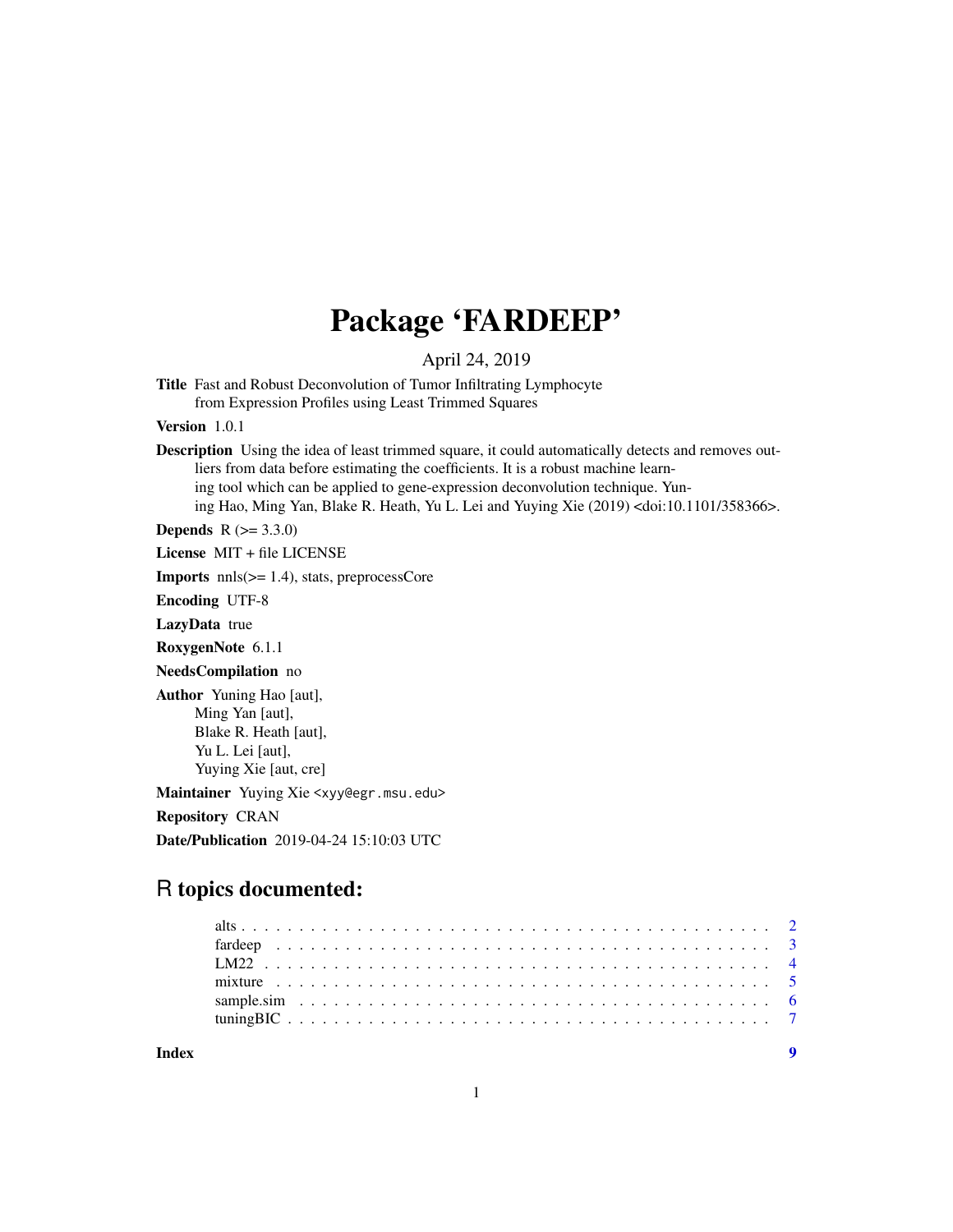<span id="page-1-0"></span>alts *Using the basic idea of least trimmed square to detect and remove outliers before estimating the coefficients. Adaptive least trimmed square.*

# Description

Using the basic idea of least trimmed square to detect and remove outliers before estimating the coefficients. Adaptive least trimmed square.

#### Usage

```
alts(x, y, alpha1 = 0.1, alpha2 = 1.5, k = 6, nn = TRUE,
  intercept = TRUE)
```
#### Arguments

| input matrix of predictors with n rows and p columns.                                                                           |
|---------------------------------------------------------------------------------------------------------------------------------|
| input vector of dependent variable with length n.                                                                               |
| parameter used to adjust the upper bound of outliers. Take value from 0 to 1,<br>default 0.1.                                   |
| parameter used to adjust the lower bound of outliers. Take value larger than 1,<br>default 1.5.                                 |
| parameter used to determine the boundary of outliers in the following step of<br>algorithm. Take value from 1 to 10, default 6. |
| whether coefficients are non-negative, default TRUE.                                                                            |
| whether intercept is included in model, default TRUE.                                                                           |
|                                                                                                                                 |

#### Value

beta: estimation of coefficients.

number\_outlier: number of outliers.

outlier\_detect: index of detected outliers.

X.new: good observed points for independent variables.

Y.new: good observed points for dependent variables.

k: modified k (if the input value is not appropriate).

# Author(s)

Yuning Hao, Ming Yan, Blake R. Heath, Yu L. Lei and Yuying Xie

# References

Yuning Hao, Ming Yan, Blake R. Heath, Yu L. Lei and Yuying Xie. Fast and Robust Deconvolution of Tumor Infiltrating Lymphocyte from Expression Profiles using Least Trimmed Squares. <doi:10.1101/358366>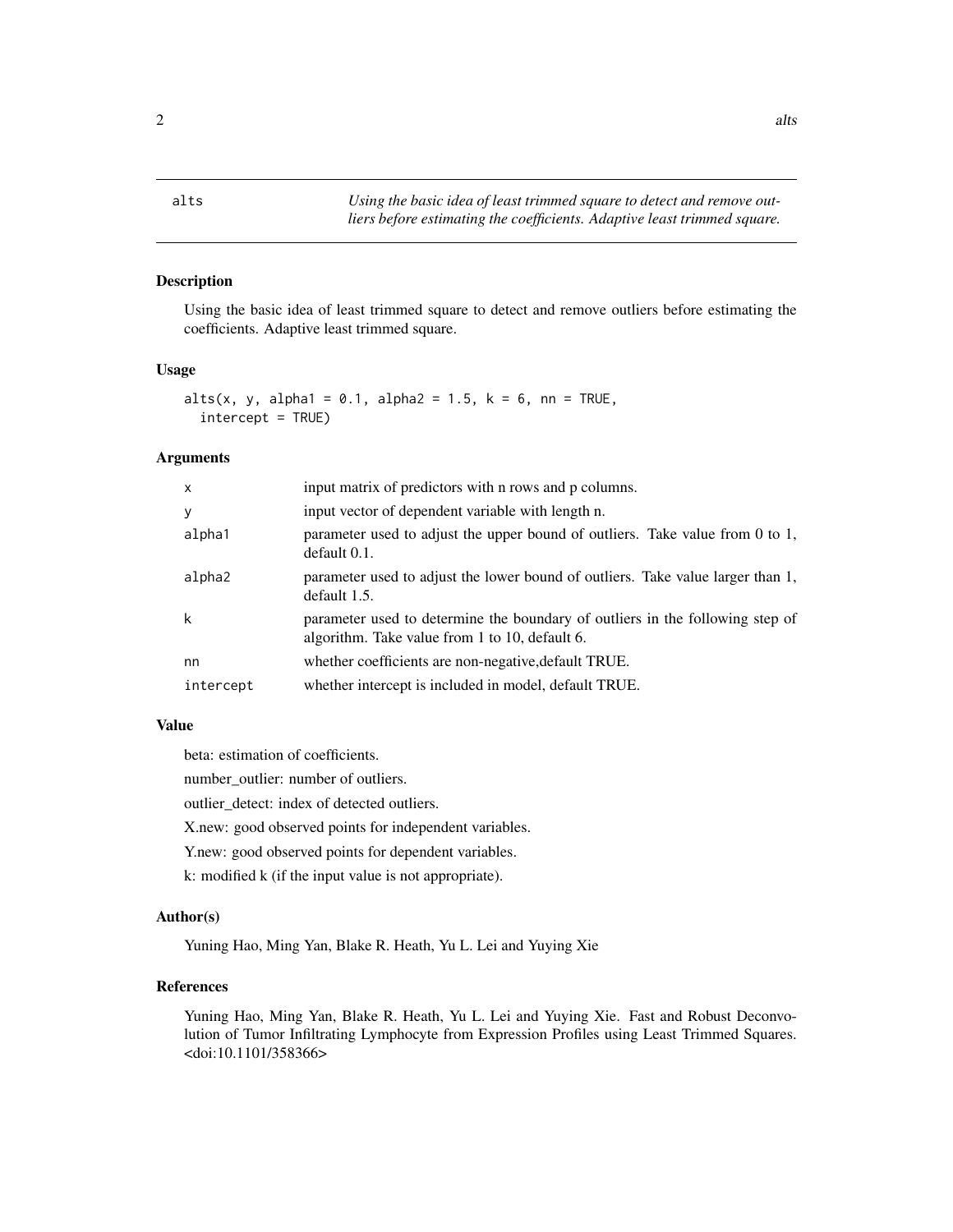#### <span id="page-2-0"></span>fardeep 3

# Examples

```
library(FARDEEP)
samp = sample.sim(n = 500, p = 20, sig = 1, a1 = 0.1, a2 = 0.2, nn = TRUE, intercept = TRUE)
result = alts(samp$x, samp$y, alpha1 = 0.1, alpha2 = 1.5, k = 6, nn = TRUE, intercept = TRUE)
coef = result$beta
```

| fardeep | Using the idea of least trimmed square to detect and remove outliers    |
|---------|-------------------------------------------------------------------------|
|         | before estimating the coefficients. A robust method for gene-expression |
|         | <i>deconvolution.</i>                                                   |

# Description

Using the idea of least trimmed square to detect and remove outliers before estimating the coefficients. A robust method for gene-expression deconvolution.

#### Usage

```
fardeep(X, Y, alpha1 = 0.1, alpha2 = 1.5, up = 10, low = 1,
 nn = TRUE, intercept = TRUE, lognorm = TRUE, permn = 100,
 QN = FALSE
```
# Arguments

| X              | input matrix of predictors with n rows and p columns.                                           |
|----------------|-------------------------------------------------------------------------------------------------|
| Y              | input vector of dependent variable.                                                             |
| alpha1         | parameter used to adjust the upper bound of outliers. Take value from 0 to 1,<br>default 0.1.   |
| alpha2         | parameter used to adjust the lower bound of outliers. Take value larger than 1,<br>default 1.5. |
| up             | upper bound of parameter k in function alts, default 10.                                        |
| low            | lower bound of parameter k in function alts, default 1.                                         |
| nn             | whether coefficients are non-negative, default TRUE.                                            |
| intercept      | whether intercept is included in model, default TRUE.                                           |
| lognorm        | whether noise is log-normal distributed, default TRUE.                                          |
| permn          | the number of permutation to get the p-values, default TRUE.                                    |
| 0 <sub>N</sub> | whether perform quantile normalization, default TRUE.                                           |
|                |                                                                                                 |

#### Value

abs.beta: estimation of abosulute abundance of cells (TIL subset scores). relative.beta: estimation of relative proportions by normalizing abs.beta to 1.

pval: statistical significance for the deconvolution result.

k.value: tuned paprameter by modified BIC.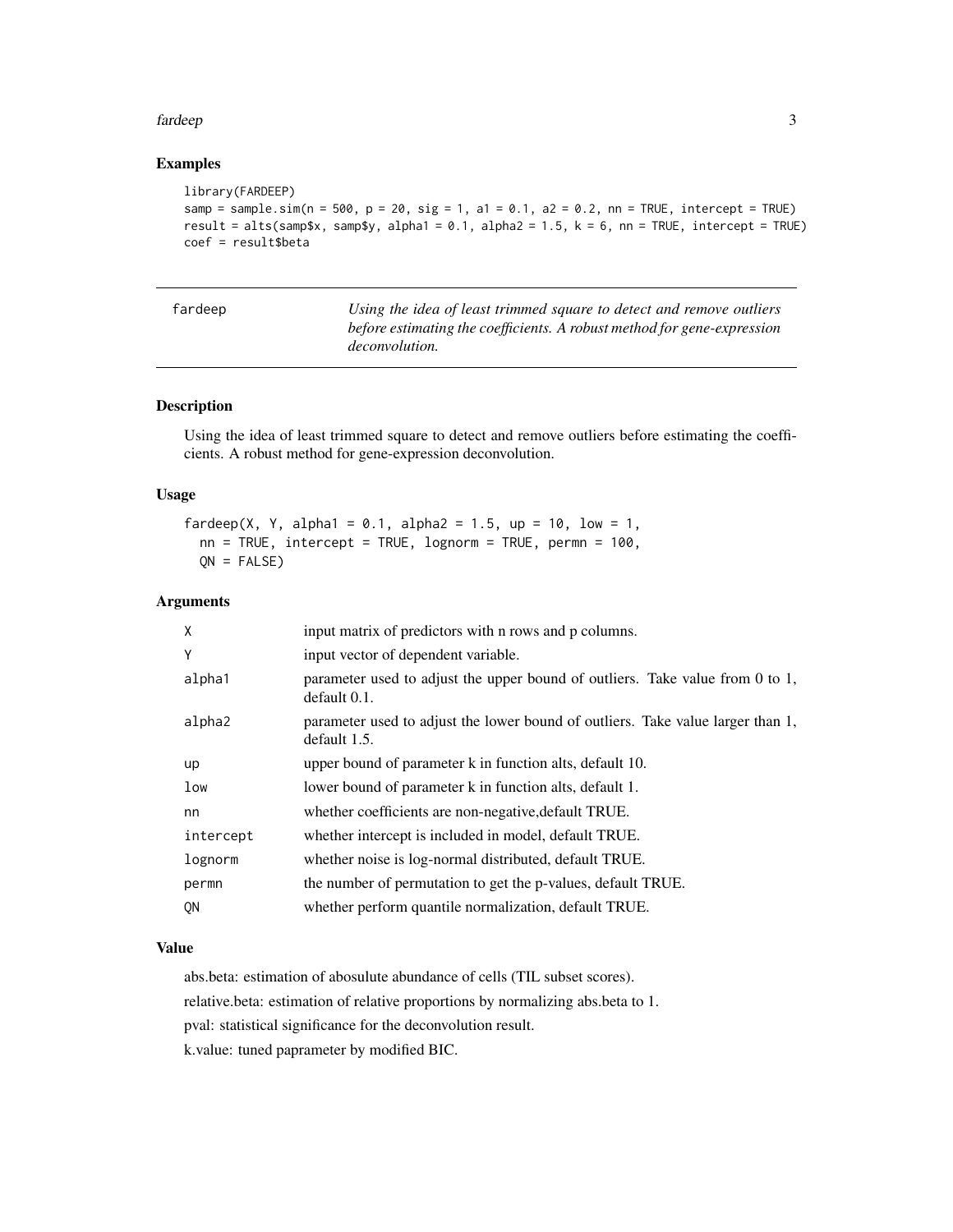#### <span id="page-3-0"></span>Author(s)

Yuning Hao, Ming Yan, Blake R. Heath, Yu L. Lei and Yuying Xie

# References

Yuning Hao, Ming Yan, Blake R. Heath, Yu L. Lei and Yuying Xie. Fast and Robust Deconvolution of Tumor Infiltrating Lymphocyte from Expression Profiles using Least Trimmed Squares. <doi:10.1101/358366>

# Examples

```
library(FARDEEP)
data(LM22)
data(mixture)
# toy examples
result = fardeep(LM22, mixture[, 1:2], permn = 0)
result = fardeep(LM22, mixture)
coef = result$abs.beta
```
LM22 *Siganature matrix*

### Description

A dataset containing 547 genes and 22 TILs.

#### Usage

LM22

#### Format

A data frame with 547 rows and 22 variables:

B.cells.naive naive B cells B.cells.memory memory B cells Plasma.cells Plasma cells T.cells.CD8 CD8 T cells T.cells.CD4.naive naive CD4 T cells T.cells.CD4.memory.resting resting memory CD4 T cells T.cells.CD4.memory.activated activated memory CD4 T cells T.cells.follicular.helper follicular helper T cells T.cells.regulatory.Tregs. regulatory T cells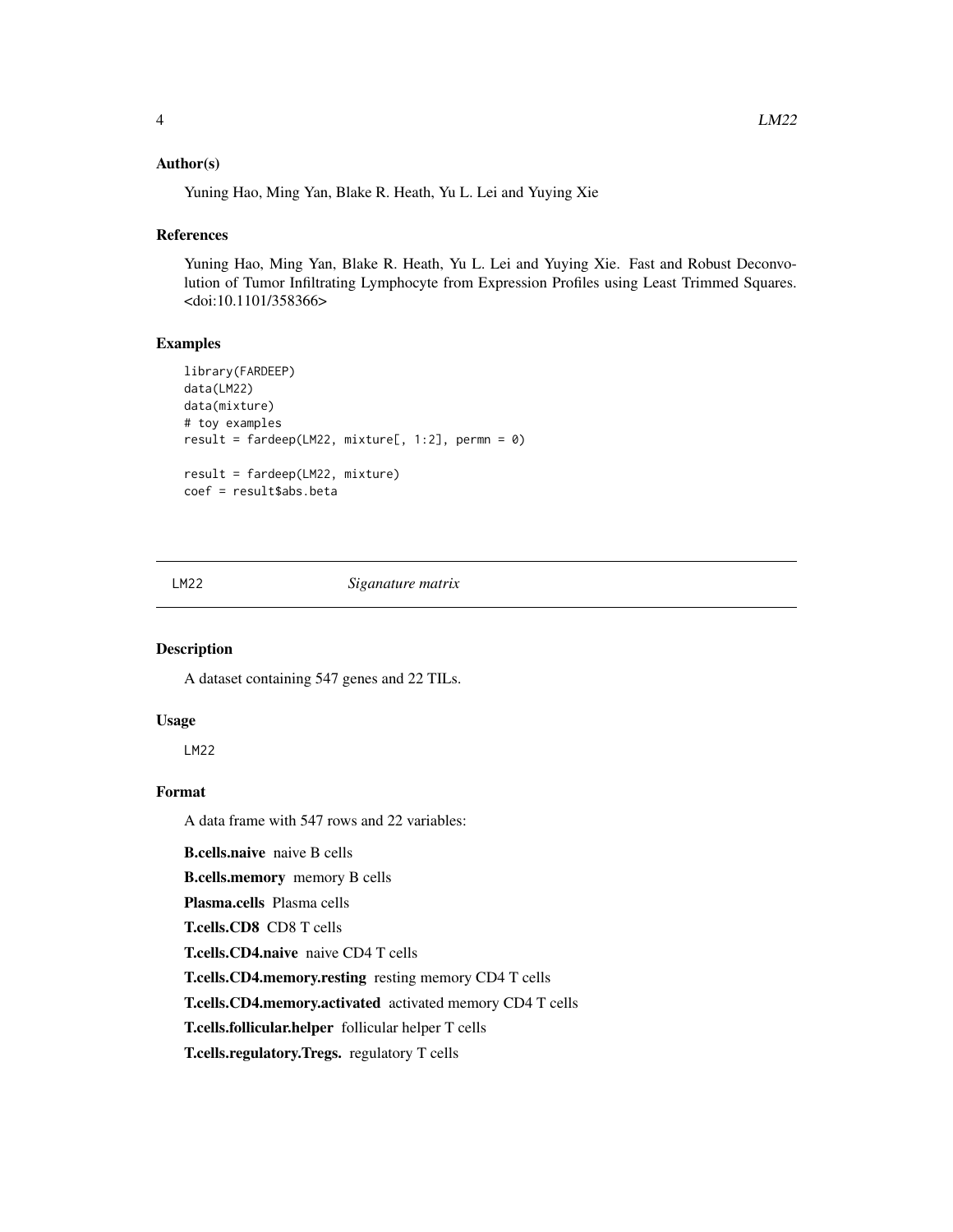#### <span id="page-4-0"></span>mixture 5

T.cells.gamma.delta gamma delta T cells NK.cells.resting resting natural killer cells NK.cells.activated activated natural killer cells Monocytes monocytes Macrophages.M0 M0 macrophages Macrophages.M1 M1 macrophages Macrophages.M2 M2 macrophages Dendritic.cells.resting resting dendritic cells Dendritic.cells.activated activated dendritic cells Mast.cells.resting resting mast cells Mast.cells.activated activated mast cells Eosinophils eosinophils Neutrophils neutrophils

#### References

Aaron M. Newman, Chih Long Liu, Michael R. Green, Andrew J. Gentles, Weiguo Feng, Yue Xu, Chuong D. Hoang, Maximilian Diehn and Ash A. Alizadeh. Robust enumeration of cell subsets from tissue expression profiles.

mixture *Gene-expression data from 14 follicular lymphoma patients*

#### **Description**

This gene-expression dataset consists of surgical lymph node biopsies of 14 follicular lymphoma patients with 19416 genes. It is available on Gene Expression Omnibus (GEO) with accession number GSE65135. <https://www.ncbi.nlm.nih.gov/geo/query/acc.cgi?acc=GSE65135>.

#### Usage

mixture

#### Format

A data frame with 19416 rows and 14 variables:

GSM1587831 FL lymph node biopsy, untreated, 1063

GSM1587832 FL lymph node biopsy, untreated, 1080

GSM1587833 FL lymph node biopsy, untreated, 575

GSM1587834 FL lymph node biopsy, untreated, 581

GSM1587835 FL lymph node biopsy, untreated, 598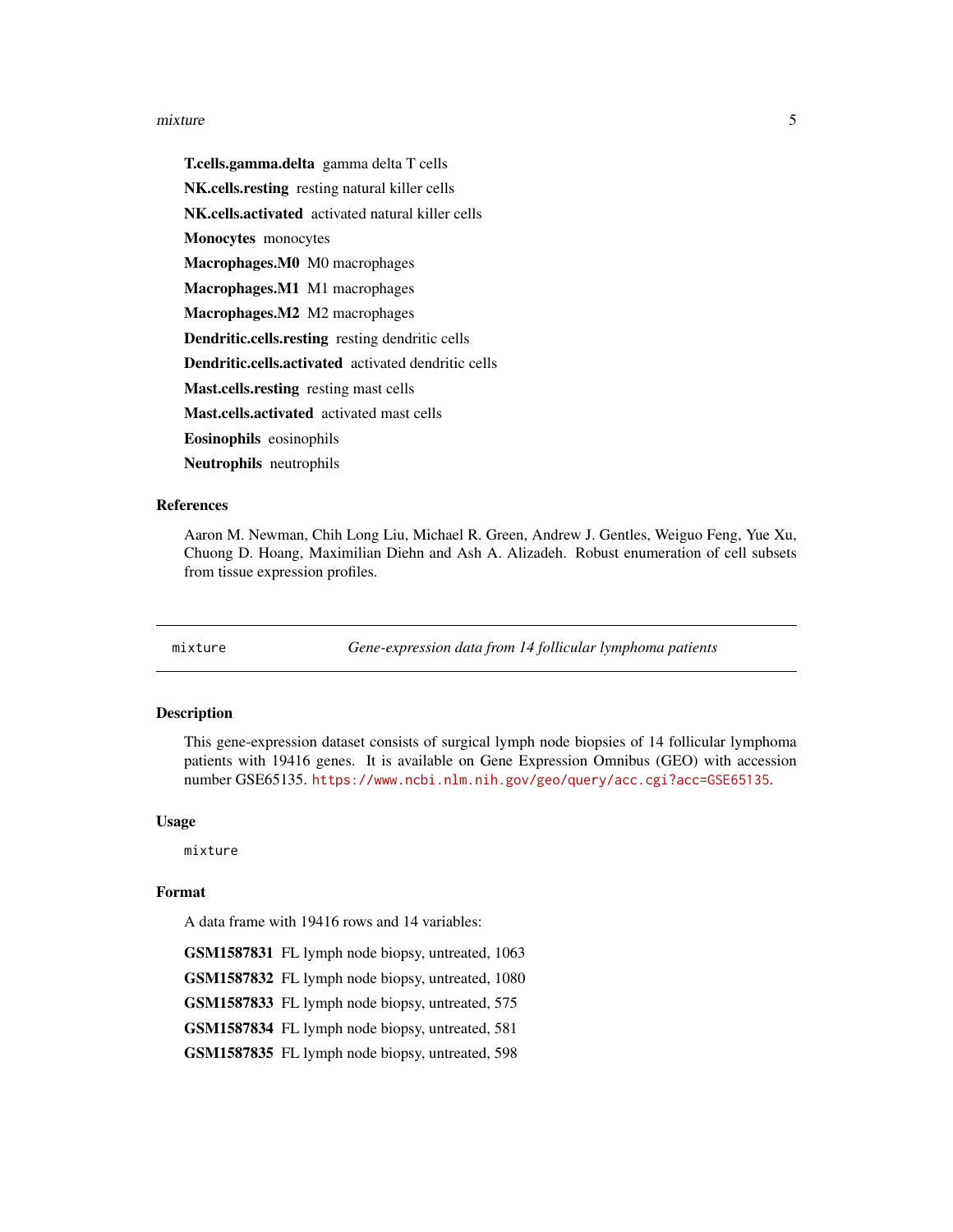<span id="page-5-0"></span>GSM1587836 FL lymph node biopsy, untreated, 639 GSM1587837 FL lymph node biopsy, untreated, 664 GSM1587838 FL lymph node biopsy, untreated, 666 GSM1587839 FL lymph node biopsy, untreated, 695 GSM1587840 FL lymph node biopsy, untreated, 706 GSM1587841 FL lymph node biopsy, untreated, 726 GSM1587842 FL lymph node biopsy, untreated, 731 GSM1587843 FL lymph node biopsy, untreated, 944 GSM1587844 FL lymph node biopsy, untreated, 959

#### References

Aaron M. Newman, Chih Long Liu, Michael R. Green, Andrew J. Gentles, Weiguo Feng, Yue Xu, Chuong D. Hoang, Maximilian Diehn and Ash A. Alizadeh. Robust enumeration of cell subsets from tissue expression profiles.

| sample.sim | Generate random sample with different proportion of outliers and |  |  |  |  |
|------------|------------------------------------------------------------------|--|--|--|--|
|            | leverage points                                                  |  |  |  |  |

#### Description

Generate random sample with different proportion of outliers and leverage points

#### Usage

```
sample.sim(n, p, sig, a1, a2, nn = TRUE, intercept = FALSE)
```
#### Arguments

| n              | number of observations.                               |
|----------------|-------------------------------------------------------|
| р              | number of independent variables (predictors).         |
| sig            | variance of dependent variable.                       |
| a1             | proportion of outliers.                               |
| a <sub>2</sub> | proportion of leverage points in outliers.            |
| nn             | whether coefficients are non-negative, default TRUE.  |
| intercept      | whether intercept is included in model, default TRUE. |

#### Value

y: vector of dependent variable.

x: matrix of predictors with n rows and p columns.

loc: index of added outliers.

beta: vector of coefficients.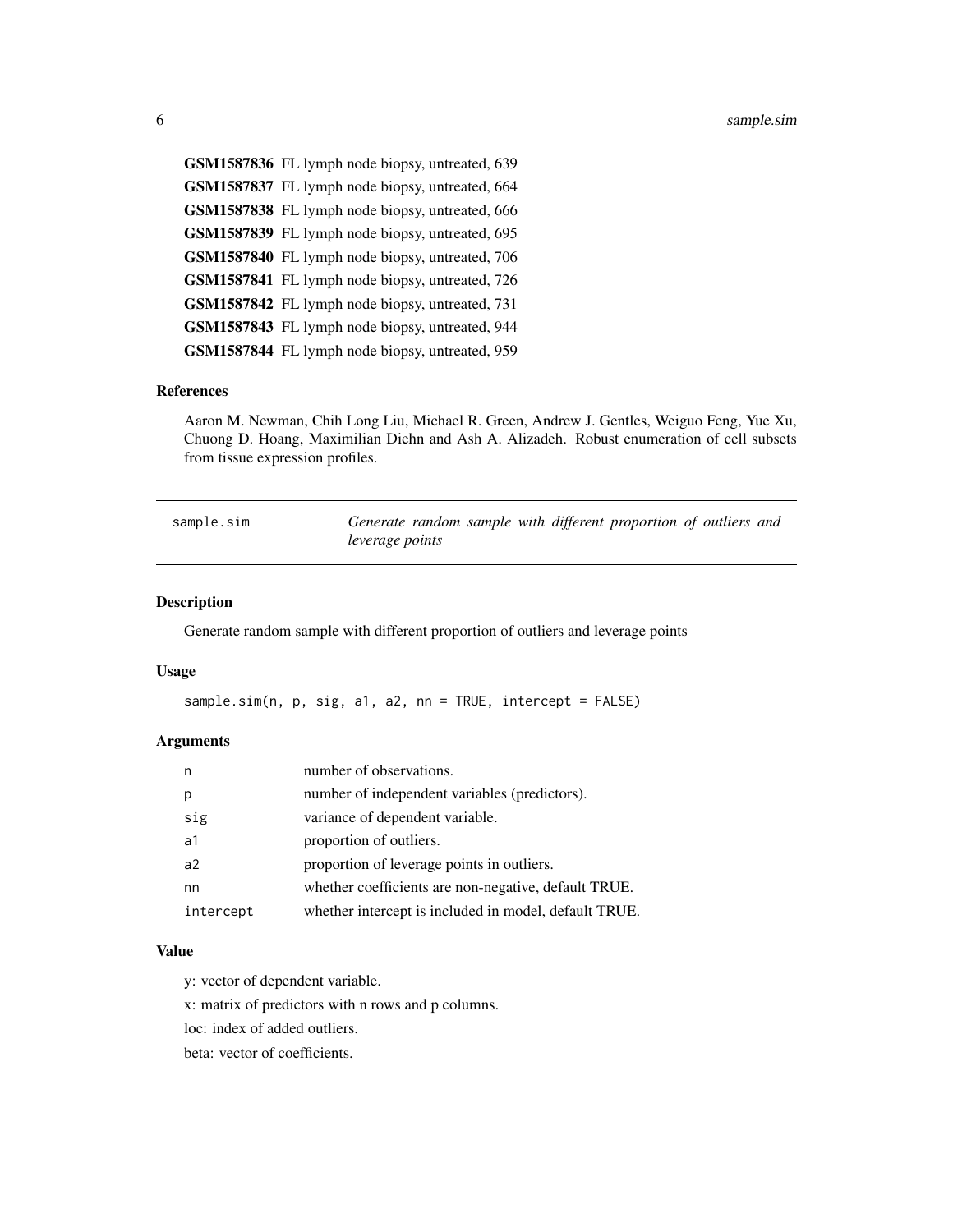# <span id="page-6-0"></span>tuningBIC 7

#### Author(s)

Yuning Hao, Ming Yan, Blake R. Heath, Yu L. Lei and Yuying Xie

#### References

Yuning Hao, Ming Yan, Blake R. Heath, Yu L. Lei and Yuying Xie. Fast and Robust Deconvolution of Tumor Infiltrating Lymphocyte from Expression Profiles using Least Trimmed Squares. <doi:10.1101/358366>

# Examples

```
library(FARDEEP)
samp = sample.sim(n = 500, p = 20, sig = 1, a1 = 0.1, a2 = 0.2, nn = TRUE, intercept = TRUE)
```

| tuningBIC | Tuning parameter k in function alts using Bayesian Information Crite- |
|-----------|-----------------------------------------------------------------------|
|           | rion (BIC) with some adjustment.                                      |

# Description

Tuning parameter k in function alts using Bayesian Information Criterion (BIC) with some adjustment.

#### Usage

tuningBIC(x, y, alpha1 = 0.1, alpha2 = 1.5, up = 10, low = 1, nn = TRUE, intercept = TRUE, lognorm = TRUE)

#### Arguments

| $\mathsf{x}$ | input matrix of predictors with n rows and p columns.                                           |
|--------------|-------------------------------------------------------------------------------------------------|
| У            | input vector of dependent variable with length n.                                               |
| alpha1       | parameter used to adjust the upper bound of outliers. Take value from 0 to 1,<br>default 0.1.   |
| alpha2       | parameter used to adjust the lower bound of outliers. Take value larger than 1,<br>default 1.5. |
| up           | upper bound of parameter k in function alts, default 10.                                        |
| low          | lower bound of parameter k in function alts, default 1.                                         |
| nn           | whether coefficients are non-negative, default TRUE.                                            |
| intercept    | whether intercept is included in model, default TRUE.                                           |
| lognorm      | whether noise is log-normal distributed, default TRUE.                                          |

#### Value

k: tuning result of parameter k for function alts.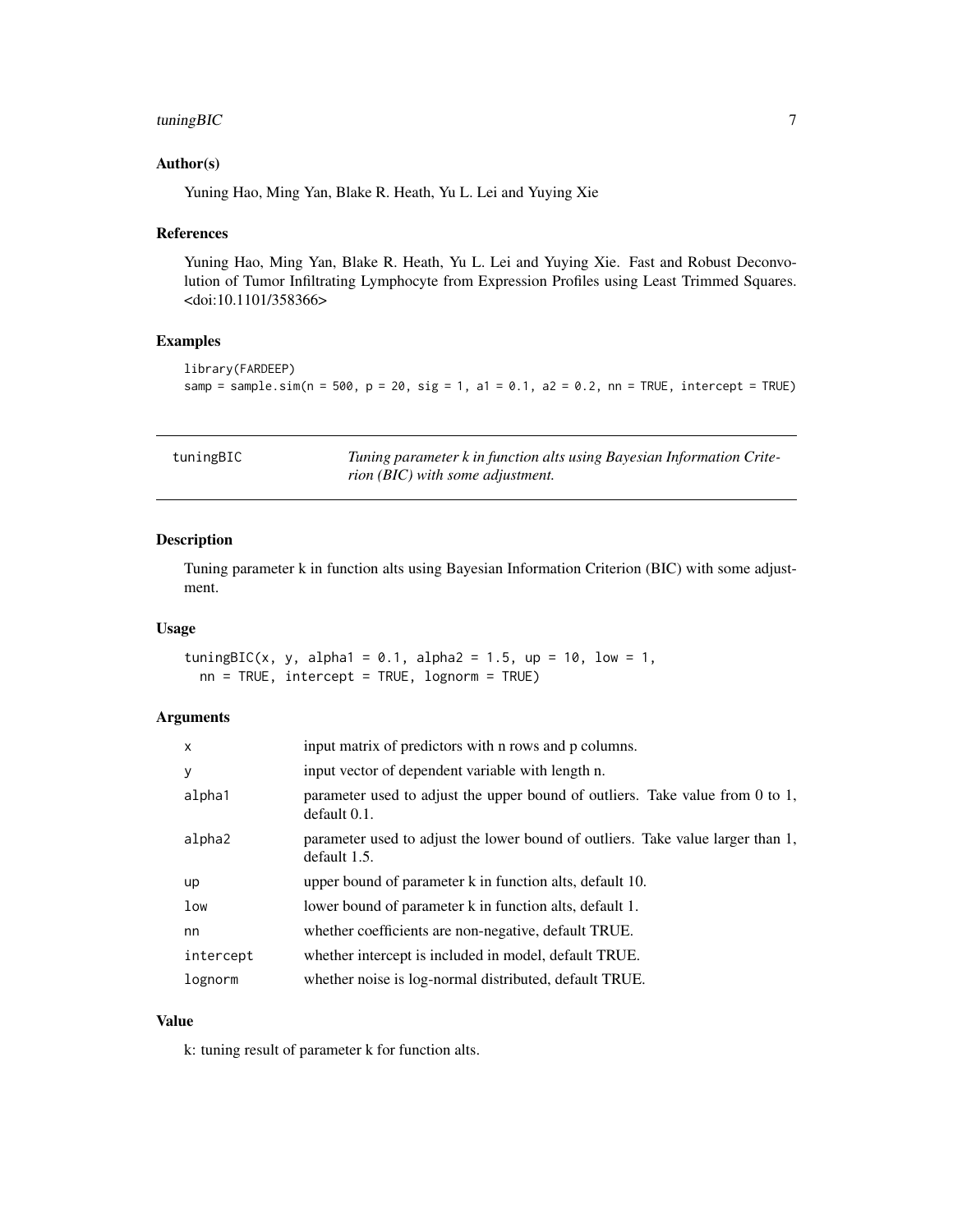# Author(s)

Yuning Hao, Ming Yan, Blake R. Heath, Yu L. Lei and Yuying Xie

#### References

Yuning Hao, Ming Yan, Blake R. Heath, Yu L. Lei and Yuying Xie. Fast and Robust Deconvolution of Tumor Infiltrating Lymphocyte from Expression Profiles using Least Trimmed Squares. <doi:10.1101/358366>

# Examples

```
library(FARDEEP)
samp = sample.sim(n = 500, p = 20, sig = 1, a1 = 0.1, a2 = 0.2, nn = TRUE, intercept = TRUE)
k = tuningBIC(samp$x, samp$y, lognorm = FALSE)
```